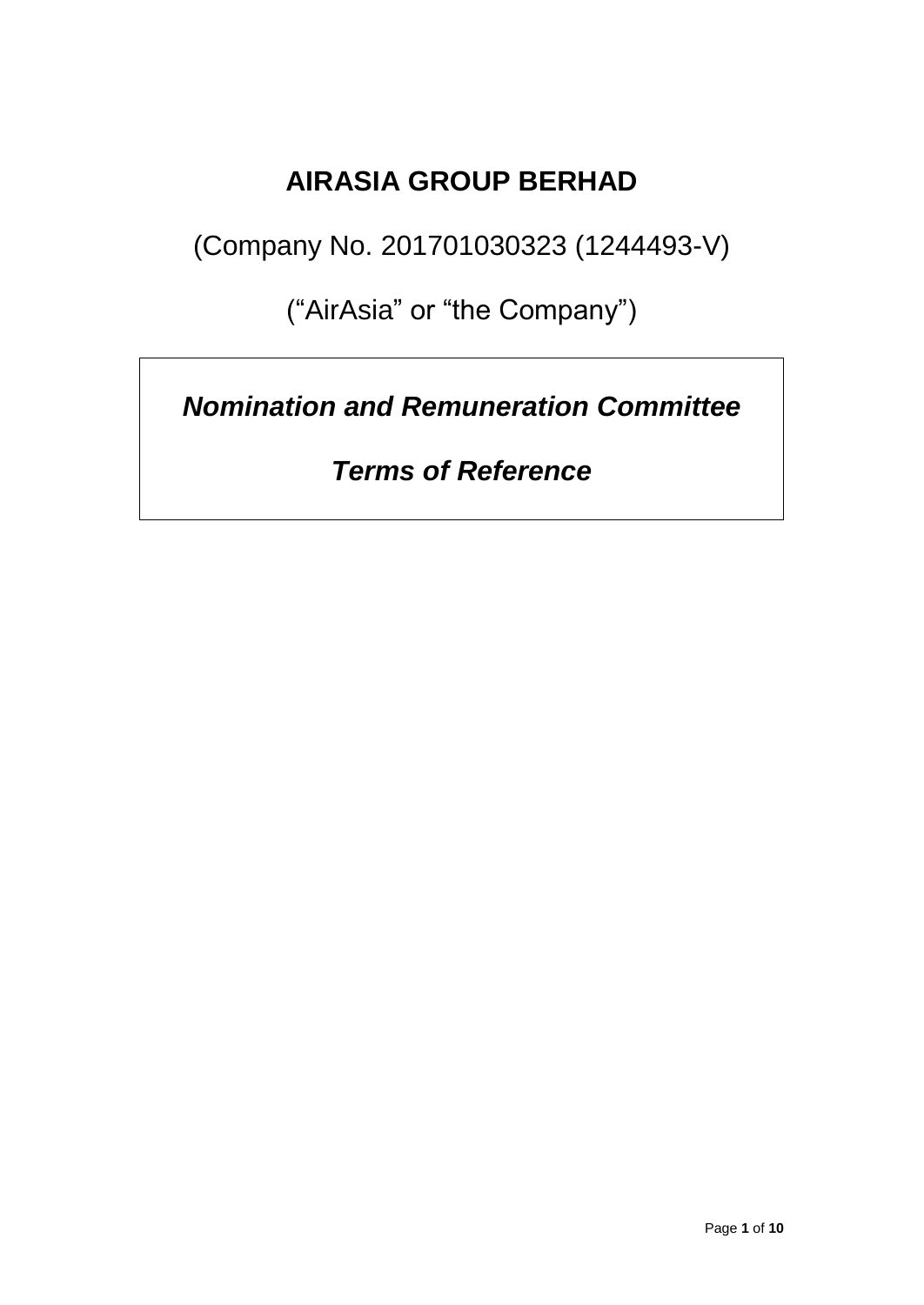## **TERMS OF REFERENCE**

| Item         | Name of Committee                      |   | Nomination and Remuneration Committee of AirAsia<br><b>Group Berhad ("the Committee")</b>                                                                                                                                                                                                                                                                                                                                                                       |
|--------------|----------------------------------------|---|-----------------------------------------------------------------------------------------------------------------------------------------------------------------------------------------------------------------------------------------------------------------------------------------------------------------------------------------------------------------------------------------------------------------------------------------------------------------|
| $\mathbf{1}$ | Applicable laws /<br><b>Guidelines</b> |   | Including but not limited to:                                                                                                                                                                                                                                                                                                                                                                                                                                   |
|              |                                        |   | (a)<br>the Main Market Listing Requirements of Bursa<br>Malaysia Securities Berhad ("MMLR") including<br>but not limited to the Capital Markets and Services<br>Act 2007 ("CMSA");                                                                                                                                                                                                                                                                              |
|              |                                        |   | (b)<br>the Companies Act 2016 ("CA");                                                                                                                                                                                                                                                                                                                                                                                                                           |
|              |                                        |   | the Malaysian Code on Corporate Governance<br>(c)<br>2017 issued by the Securities Commission<br>("MCCG"); and                                                                                                                                                                                                                                                                                                                                                  |
|              |                                        |   | (d)<br>applicable, the<br>provisions<br>the<br>where<br>οf<br>Constitution of the Company.                                                                                                                                                                                                                                                                                                                                                                      |
| 2            | Objectives/Principles                  | ł | <b>For Nomination</b>                                                                                                                                                                                                                                                                                                                                                                                                                                           |
|              |                                        |   | To conduct regular review of the structure, size and<br>composition (including the skills, knowledge<br>and<br>experience) of the Board of Directors of the AirAsia (the<br>"Board") and make recommendations of any proposed<br>changes to the Board, consistent with all legal and<br>regulatory requirements including, but not limited to, the<br>MMLR.                                                                                                     |
|              |                                        |   | To identify candidates suitably qualified to become Board<br>members and make recommendations to the Board of<br>such individuals for<br>appointment by taking<br>into<br>competencies,<br>considerations<br>the<br>commitment,<br>contribution and performance of such potential candidates.<br>The ultimate decision as to who shall be nominated shall<br>be the responsibility of the full board after considering the<br>recommendations of the Committee. |
|              |                                        |   | To make recommendations on the nomination policy,<br>succession planning framework, talent management,<br>training programmes and any related matters for directors<br>and senior management and to oversee succession<br>planning for the Board Chairman and directors.                                                                                                                                                                                        |
|              |                                        |   | <b>For Remuneration</b>                                                                                                                                                                                                                                                                                                                                                                                                                                         |
|              |                                        |   | To provide a formal and transparent procedure for<br>developing remuneration policy for the directors, Group<br>Chief Executive Officer ("GCEO"), Chief Executive Officer<br>("CEO") and senior management (as defined in the<br>appendix) and ensuring that compensation is competitive<br>and consistent with the Company's business strategy and<br>long-term objectives.                                                                                    |
|              |                                        |   | Within the terms of such agreed policy, to determine the<br>specific remuneration packages of all the directors, GCEO,<br>CEO and senior management with a balance as to be able                                                                                                                                                                                                                                                                                |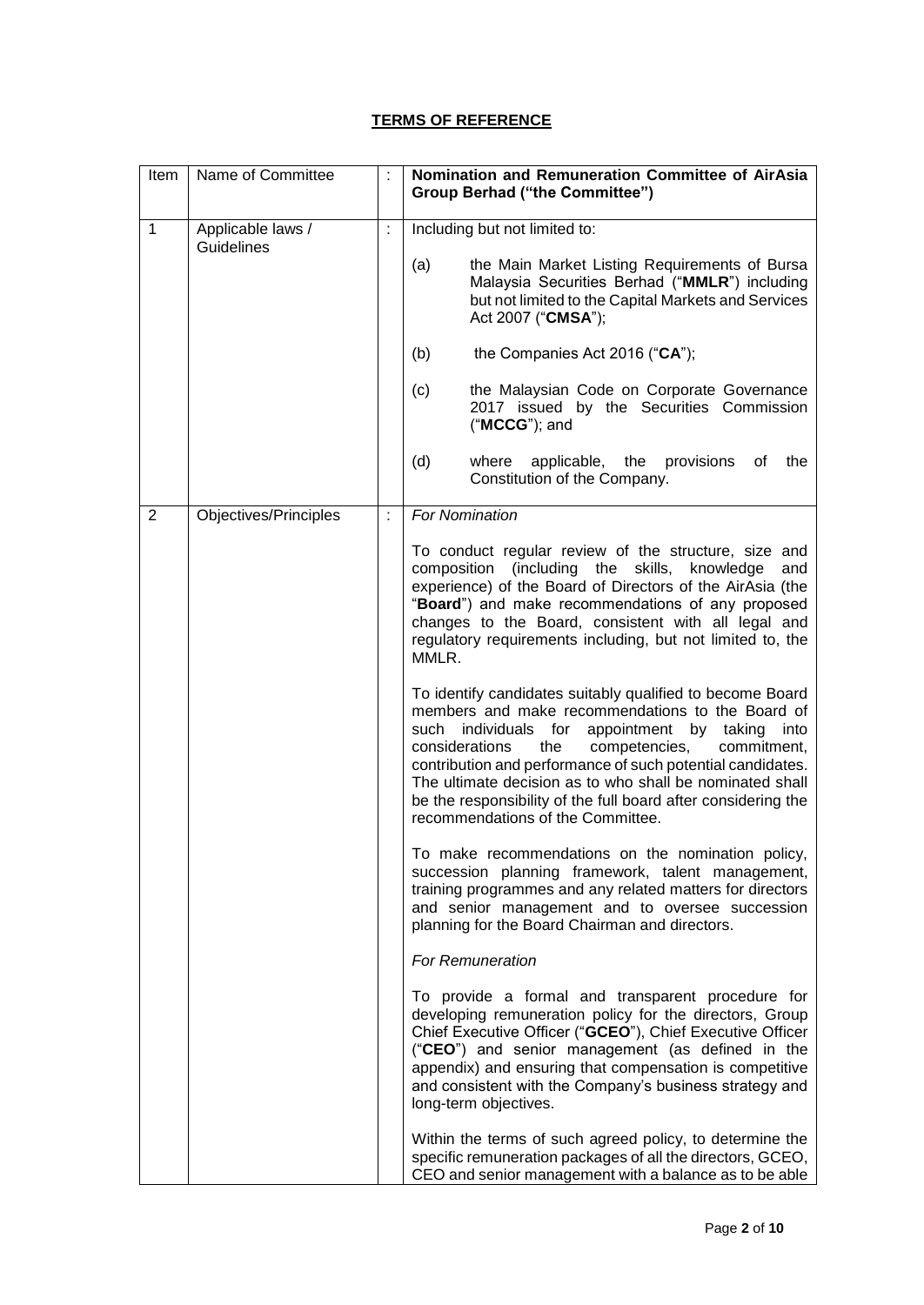|   |                               |   | to attract and retain the best against its interest in paying<br>competitive and fair remuneration.                                                                                                                                                                                                                                                                                                                                                                                                                                                                                                                                                                                                 |
|---|-------------------------------|---|-----------------------------------------------------------------------------------------------------------------------------------------------------------------------------------------------------------------------------------------------------------------------------------------------------------------------------------------------------------------------------------------------------------------------------------------------------------------------------------------------------------------------------------------------------------------------------------------------------------------------------------------------------------------------------------------------------|
|   |                               |   | To review and recommend to the Board the compensation<br>payable to the directors, GCEO, CEO and senior<br>connection<br>with<br>their<br>management in<br>individual<br>contributions to the Company's overall performance or any<br>loss or termination of their office or appointment, and the<br>compensation arrangements relating to their dismissal or<br>removal for misconduct.                                                                                                                                                                                                                                                                                                            |
| 3 | Roles and<br>Responsibilities | ÷ | For Nomination                                                                                                                                                                                                                                                                                                                                                                                                                                                                                                                                                                                                                                                                                      |
|   |                               |   | The Committee is responsible for:<br>recommending to the Board for approval, the<br>(a)<br>minimum requirements for the Board, i.e. required<br>mix of skills, knowledge, experience, qualification<br>and other core competencies required of a<br>director;                                                                                                                                                                                                                                                                                                                                                                                                                                       |
|   |                               |   | (b)<br>assessing and recommending to the Board for<br>their approval, nominees for directorships and<br>Board<br>committee<br>members<br>taking<br>into<br>consideration the nominees':<br>skills,<br>(i)<br>knowledge,<br>expertise<br>and<br>experience;<br>professionalism;<br>(ii)<br>(iii)<br>integrity;<br>(iv)<br>time commitment to the Company;<br>potential conflict of interest situations<br>(v)<br>and/or related party interests; and<br>in the case of nominees for the position of<br>(vi)<br>independent non-executive directors, the<br>Committee should also evaluate the<br>candidates'<br>ability to discharge such<br>responsibilities/functions as expected by<br>the Board; |
|   |                               |   | developing, maintaining and reviewing criteria for<br>(c)<br>recruitment process and considering, in making its<br>recommendations, candidates for directorships<br>proposed by the GCEO or CEO and, within the<br>bounds of practicability, by any other senior<br>executive or any director or shareholder. The<br>Committee<br>should also use a variety<br>0t<br>approaches and sources to ensure that it is able<br>to identify the most suitable candidates. This may<br>include sourcing from a directors' registry and<br>open advertisements or the use of independent<br>search firms.                                                                                                    |
|   |                               |   | (d)<br>assessing and evaluating, on an annual basis:                                                                                                                                                                                                                                                                                                                                                                                                                                                                                                                                                                                                                                                |
|   |                               |   | (i)<br>the desirability of the overall composition<br>of the Board, considering the structure<br>and development of excessive number of<br>directorships, to ensure appropriate size,<br>skills and professionalism;<br>(ii)<br>the balance between executive directors,<br>non-executive directors and independent<br>directors are maintained in accordance                                                                                                                                                                                                                                                                                                                                       |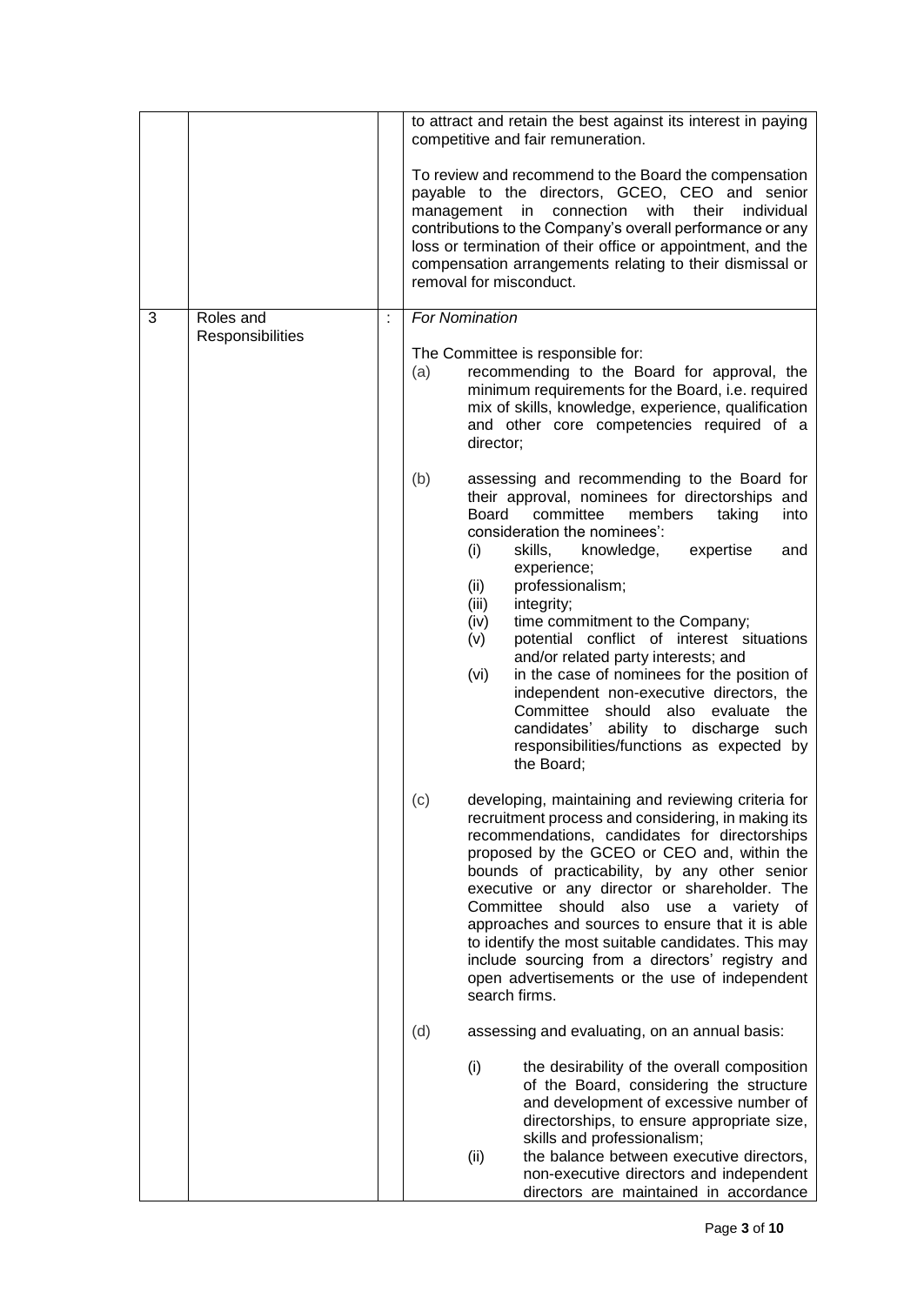|  |     | with the MMLR and in consideration of<br>corporate governance best practices;<br>(iii)<br>the required mix of skills and experience<br>other qualities, including<br>and<br>core<br>competencies,<br>which<br>non-executive<br>directors should bring to the Board;<br>(iv)<br>the desirable number of independent<br>directors and independence of the<br>Board's independent directors based on<br>criteria pre-determined<br>the<br>by the                                                                                                                              |
|--|-----|----------------------------------------------------------------------------------------------------------------------------------------------------------------------------------------------------------------------------------------------------------------------------------------------------------------------------------------------------------------------------------------------------------------------------------------------------------------------------------------------------------------------------------------------------------------------------|
|  |     | Committee consistent with all legal and<br>regulatory requirements including, but not<br>limited to, the MMLR and the MCCG;<br>the desirability of renewing existing<br>(v)<br>directorships, with<br>due consideration<br>given to the extent to which the interplay<br>directors'<br>of<br>skills,<br>the<br>expertise,<br>knowledge<br>and<br>experience<br>was<br>demonstrated with those of other Board<br>members; and                                                                                                                                               |
|  |     | (vi)<br>the possible representation of interest<br>groups on the Board;                                                                                                                                                                                                                                                                                                                                                                                                                                                                                                    |
|  | (e) | recommending to the Board the removal of<br>director(s) from the Board, if the director is<br>ineffective, errant and/or negligent in discharging<br>his/her responsibilities;                                                                                                                                                                                                                                                                                                                                                                                             |
|  | (f) | establishing a mechanism for the formal annual<br>assessment on the effectiveness of the Board as<br>a whole and the contribution of each director to the<br>effectiveness of the Board and the contribution of<br>the Board's various committees. The Committee's<br>annual assessment should be based on objective<br>performance criteria, in line with established key<br>performance indicators, as approved by the<br>Board. All assessments and evaluations carried<br>out by the Committee in the discharge of all its<br>functions should be properly documented; |
|  | (g) | reviewing the term of office and performance of<br>the Audit Committee ("AC") and each of its<br>members annually to determine whether such AC<br>and its members have carried out their duties in<br>accordance with their teams of reference;                                                                                                                                                                                                                                                                                                                            |
|  | (h) | recommending and ensuring that all directors<br>receive appropriate continuous training in order to<br>maintain an adequate level of competency in order<br>to effectively discharge their roles as directors,<br>including but not limited to keeping abreast with<br>developments in the aviation industry and with<br>changes in the relevant statutory and regulatory<br>requirements;                                                                                                                                                                                 |
|  | (i) | overseeing<br>the<br>appointment,<br>management<br>succession planning and performance evaluation<br>of the Board, the Board committees, individual<br>directors and senior management and to report                                                                                                                                                                                                                                                                                                                                                                       |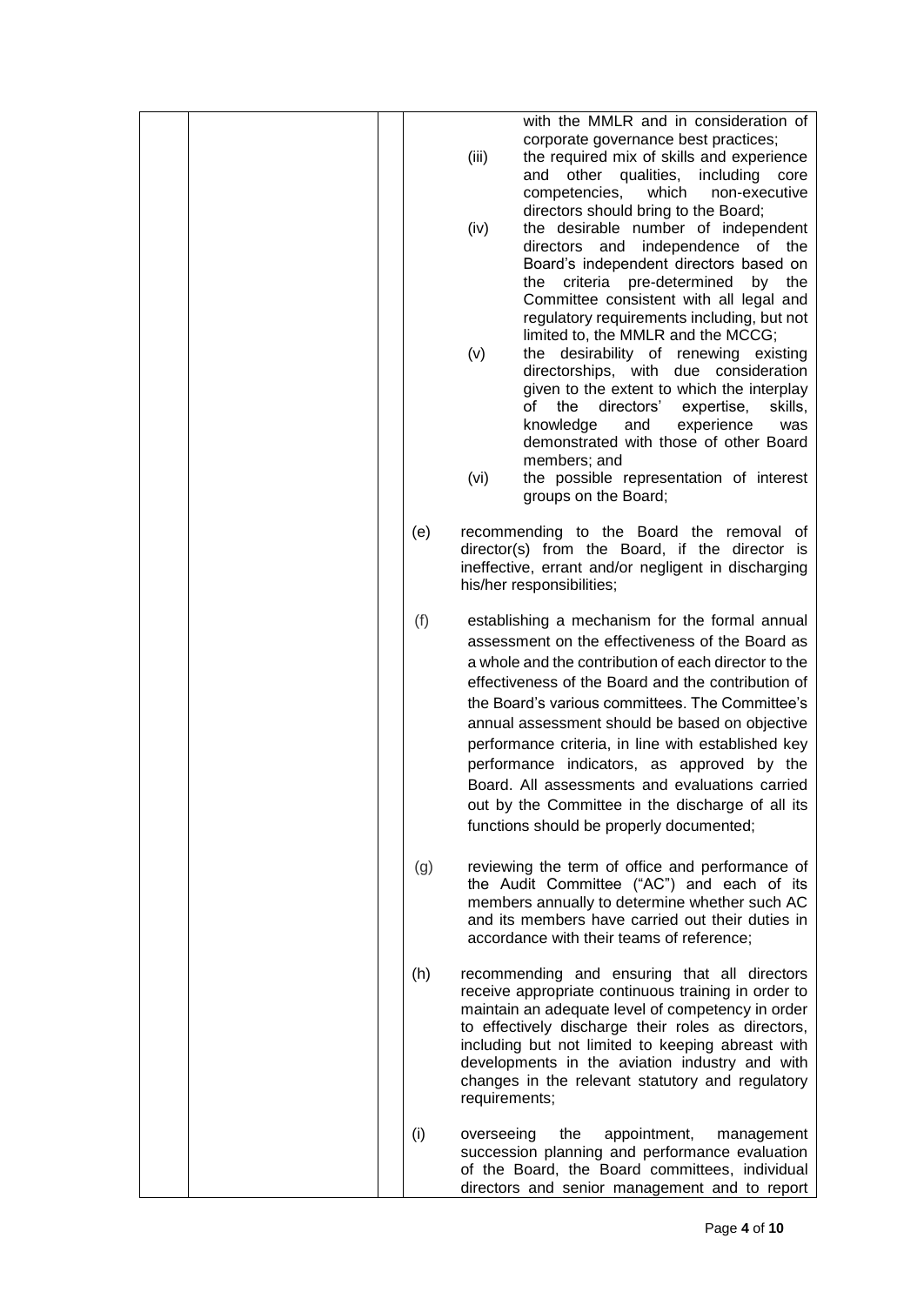|           | their performance and areas of improvement to the<br>Board at the end of each fiscal year; and                                                                                                                                                                                                                                                                                                                                                                                                                        |
|-----------|-----------------------------------------------------------------------------------------------------------------------------------------------------------------------------------------------------------------------------------------------------------------------------------------------------------------------------------------------------------------------------------------------------------------------------------------------------------------------------------------------------------------------|
| (j)       | periodically reporting to the Board on succession<br>planning for the Board, GCEO, CEO and senior<br>management and working with the Board to<br>evaluate potential successors.                                                                                                                                                                                                                                                                                                                                       |
|           | For Remuneration:                                                                                                                                                                                                                                                                                                                                                                                                                                                                                                     |
| (a)       | The Committee must:<br>review annually and recommend to the Board the<br>overall remuneration policy for the directors,<br>GCEO, CEO and senior management (including<br>but not limited to directors' fees, salaries,<br>allowances, bonuses, share options and benefits-<br>in-kind) that support AirAsia's long-term success<br>shareholder<br>value,<br>and<br>that<br>and<br>ensure<br>compensation is consistent with AirAsia's business<br>strategy and long-term objectives, including but not<br>limited to: |
| i)        | attracting and retaining directors, GCEO, CEO<br>and senior management of requisite quality<br>that increases productivity and profitability in<br>the long run;<br>motivating<br>creating<br>incentives<br>for<br>ii)<br>and<br>GCEO,<br>CEO<br>directors,<br>senior<br>and<br>management to perform at their best; and<br>focusing attention on the achievement of<br>iii)<br>desired goals and objectives.                                                                                                         |
| (b)       | make recommendations to the Board on the<br>individual remuneration packages for executive<br>directors, GCEO, CEO and senior management<br>(including but not limited to director's fees, salaries,<br>allowances, bonuses, share options and benefits-<br>in-kind). The Committee shall ensure that such<br>remuneration packages are competitive and fair,<br>determining<br>such packages<br>and<br>in<br>and<br>arrangements the Committee must consider:                                                        |
| i)<br>ii) | the<br>individual<br>level<br>of<br>responsibilities<br>undertaken, skills and experience as well as<br>performance and contribution to AirAsia's<br>growth and profitability, ensuring that the<br>linkage<br>between<br>remuneration<br>and<br>performance is robust;<br>the underlying performance of AirAsia as a<br>company on the whole, in light of AirAsia's                                                                                                                                                  |
|           | business plans and consider competitors'<br>results, analyst reports and the views of the<br>Chairman of other Board committees;<br>the relative weighting of fixed and variable<br>iii)<br>remuneration for target performance varies<br>with level of responsibility, complexity of the<br>role and typical market practice;                                                                                                                                                                                        |
|           | iv) relevant market comparisons and practice as<br>well as any other relevant guidance;                                                                                                                                                                                                                                                                                                                                                                                                                               |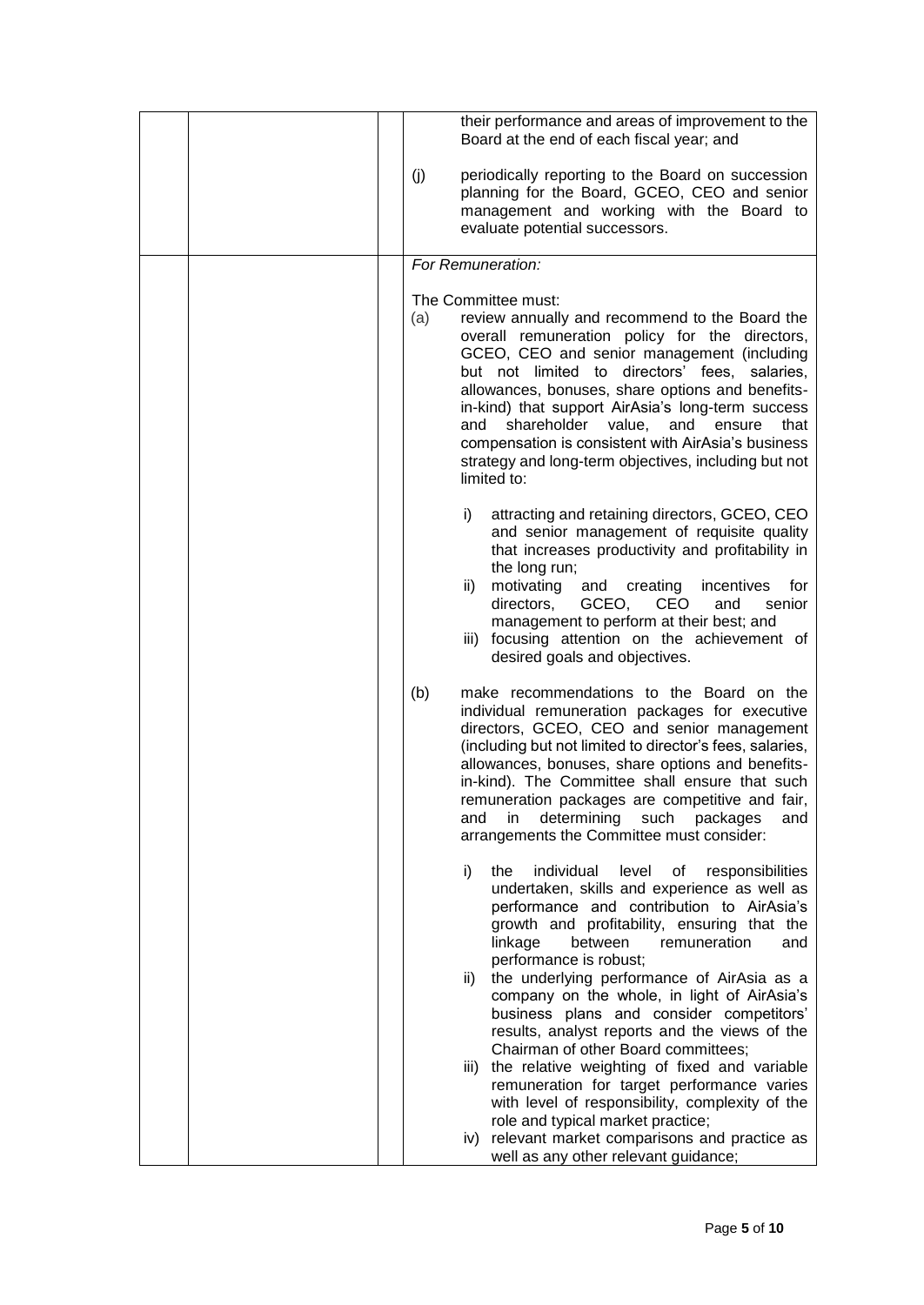| 4 | Authority |     | The Committee is authorised to seek independent<br>professional advice, at the expense of the Company, in<br>carrying out their duties.                                                                                                                                                                                                                                                              |
|---|-----------|-----|------------------------------------------------------------------------------------------------------------------------------------------------------------------------------------------------------------------------------------------------------------------------------------------------------------------------------------------------------------------------------------------------------|
|   |           | (h) | ensure adequate disclosure of the remuneration of<br>directors for the financial year in the Company's<br>annual report in accordance with the MMLR.                                                                                                                                                                                                                                                 |
|   |           | (g) | review its own performance and terms of reference<br>at least once a year or as and when required in<br>compliance with the regulations to ensure that the<br>Committee is operating at maximum effectiveness<br>and recommend any change it considers<br>necessary to the Board for approval; and                                                                                                   |
|   |           | (f) | review and recommend to the Board compensation<br>arrangements relating to dismissal or removal of<br>executive directors for misconduct to ensure that<br>such arrangements are determined in accordance<br>with relevant contractual terms and that any<br>compensation payment is otherwise reasonable,<br>appropriate, fair and competitive for AirAsia;                                         |
|   |           | (e) | review<br>the<br>and<br>recommend<br>Board the<br>to<br>compensation payable to the directors, GCEO,<br>CEO and senior management in connection with<br>any loss or termination of their office<br>or<br>appointment to ensure that such compensation is<br>determined in accordance with relevant contractual<br>terms and that such compensation is otherwise fair<br>and competitive for AirAsia; |
|   |           | (d) | obtain advice from external sources or experts, if<br>necessary, regarding remuneration practices of<br>other companies of a similar size in a comparable<br>industry sector for the purposes of comparison;                                                                                                                                                                                         |
|   |           | (c) | review annually the performance of the directors,<br>GCEO, CEO and senior management and<br>recommend to the Board specific adjustments in<br>remuneration and/or reward payments, if any,<br>taking into account the consideration the points set<br>out in (b) i) to vi) above;                                                                                                                    |
|   |           |     | that the performance criteria set are genuinely<br>V)<br>challenging and that they are more suitable<br>than possible alternatives; and<br>vi) any other such factors as the Committee<br>considers necessary or appropriate;                                                                                                                                                                        |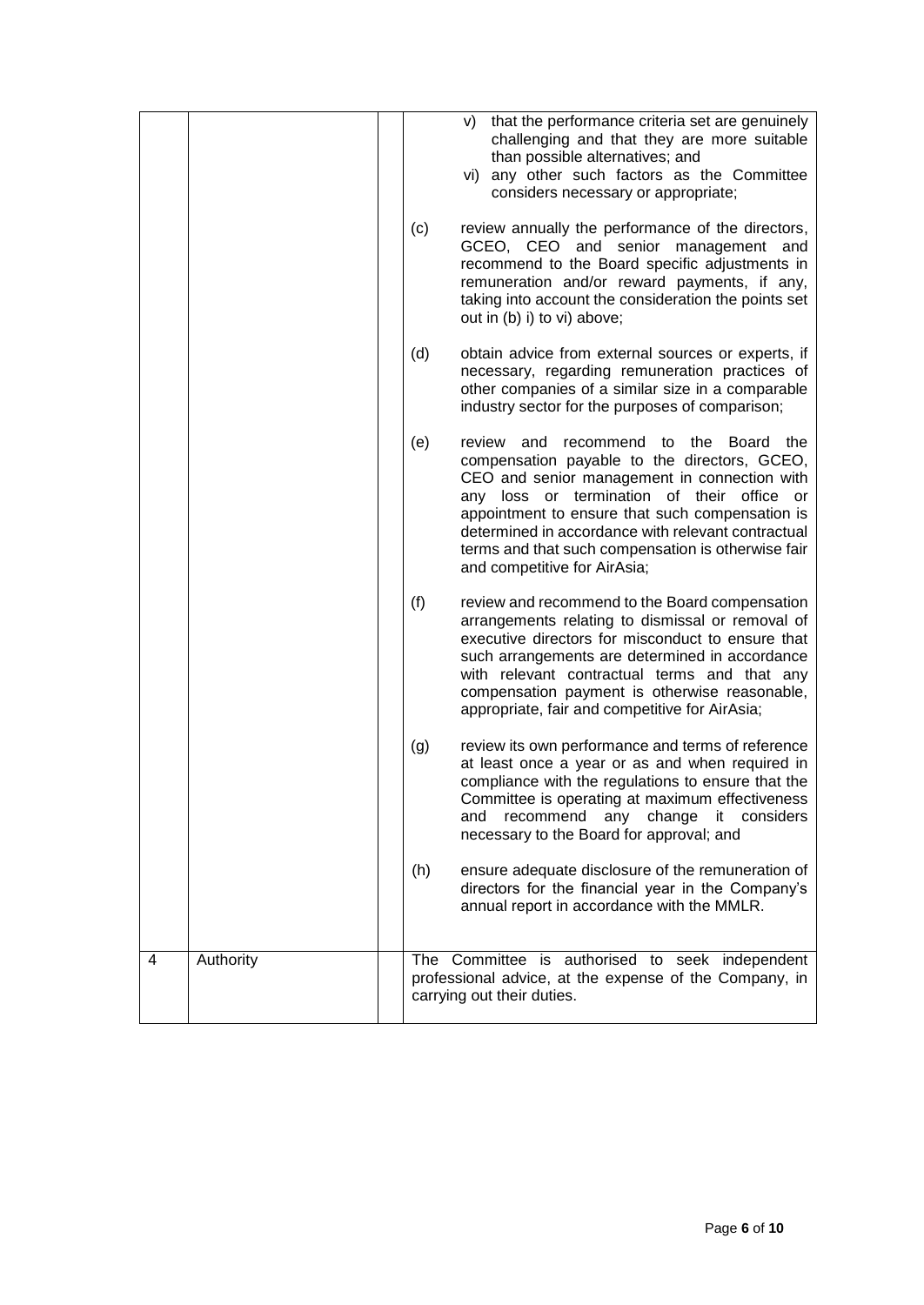| 5              | Members                             | Members of the Committee shall be appointed by the<br>Board and shall comprise at least 3 members, all of which<br>shall be non-executive directors, a majority of whom shall<br>be independent directors.                                                                                                                                                                               |
|----------------|-------------------------------------|------------------------------------------------------------------------------------------------------------------------------------------------------------------------------------------------------------------------------------------------------------------------------------------------------------------------------------------------------------------------------------------|
|                |                                     | For the avoidance of conflict of interest, a member of the<br>Committee shall abstain from participating in discussions<br>and decisions on any matters involving him/her. Directors<br>who are shareholders should abstain from voting at<br>general meetings to approve their fees.<br>Similarly,<br>executive directors should not be involved in deciding their<br>own remuneration. |
|                |                                     | If a member of the Committee resigns, dies, is<br>incapacitated or for any reason ceases to be a member<br>with the result that the number of members is reduced<br>below three (3), the Board shall, within three (3) months<br>appoint such number of new members as may be required<br>to make up the minimum of three (3) members.                                                   |
|                |                                     | Each appointed Committee member shall hold office until<br>the earlier of: (i) such time as the Board determines to<br>terminate his/her appointment; or (ii) the Committee<br>member ceasing to be a member of the Board.                                                                                                                                                               |
|                |                                     | Where there is a specific need for information or<br>clarification on any matters, the relevant employee may be<br>invited to attend the specific part(s) of the Committee's<br>$meeting(s)$ .                                                                                                                                                                                           |
| 6              | Chairman                            | The Chairman of the Committee shall be appointed by the<br>Board and must be an Independent Director or a Senior<br>Independent Director. In the absence of the Chairman<br>and/or an appointed deputy in any meeting, the remaining<br>members present shall elect one of themselves to chair the<br>meeting.                                                                           |
|                |                                     | As chair of the Committee, the Independent Director or a<br>Senior Independent Director shall:                                                                                                                                                                                                                                                                                           |
|                |                                     | lead the succession planning and appointment of<br>(a)<br>board members, including the future Chairman,<br>GCEO and CEO; and                                                                                                                                                                                                                                                             |
|                |                                     | lead the annual review of board effectiveness,<br>(b)<br>ensuring that the performance of each individual<br>director is independently assessed.                                                                                                                                                                                                                                         |
| $\overline{7}$ | Quorum                              | The quorum for meetings shall be at least two (2)<br>members, of which one shall be an independent director.<br>A duly convened meeting of a Committee at which a<br>quorum is present shall be competent to exercise all or any<br>of the authorities, powers and discretions vested in or<br>exercisable by the Committee.                                                             |
| 8              | Frequency and notice of<br>meetings | The Committee shall meet not less than once a year and<br>at such other times as the Chairman of the Committee<br>considers necessary or appropriate.                                                                                                                                                                                                                                    |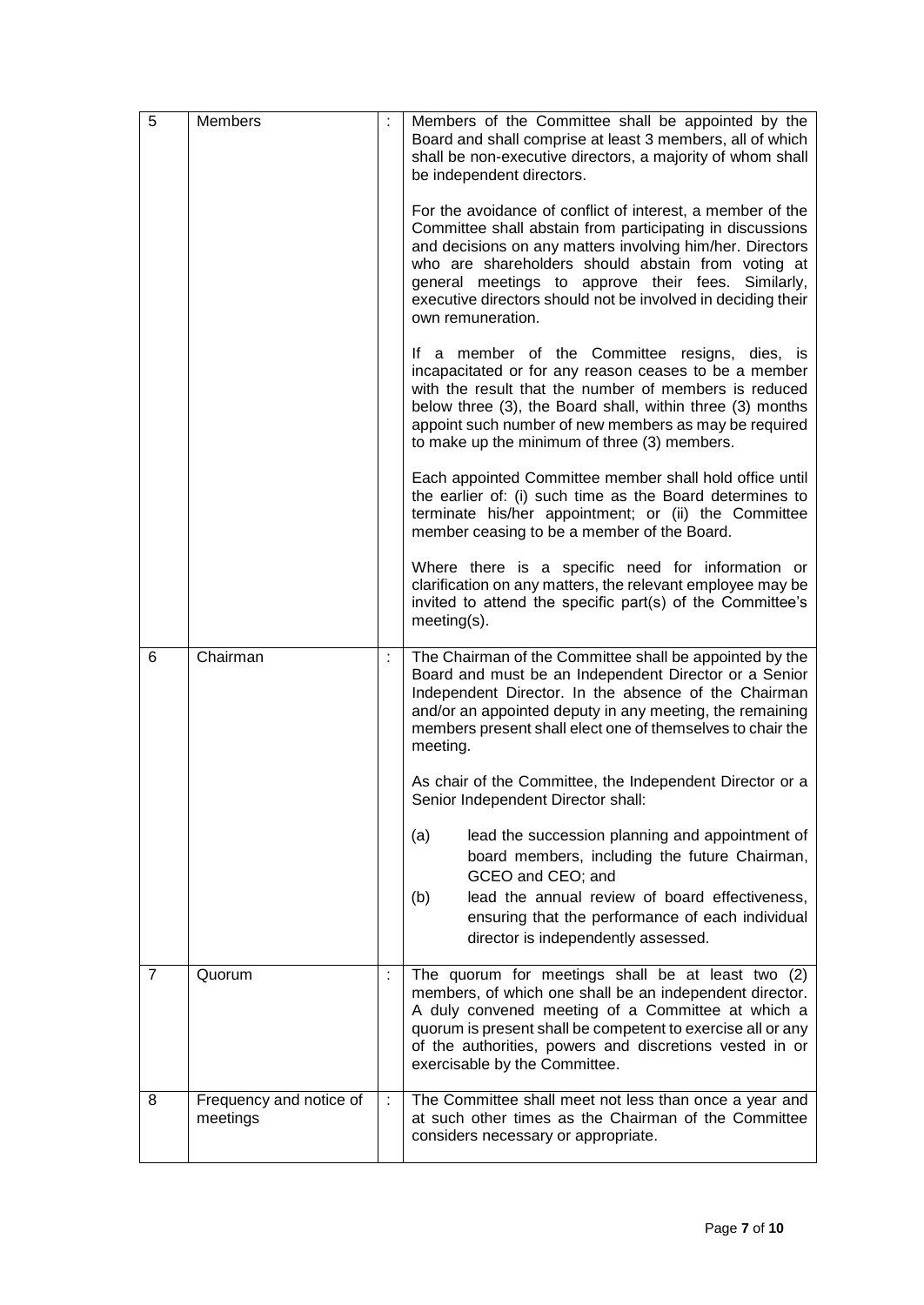|    |                                               |   | Meetings of the Committee shall be called by the Secretary<br>of the Committee at the request of the Chairman of the<br>Committee.                                                                                                                                                                                                                                                                                                                                                                              |
|----|-----------------------------------------------|---|-----------------------------------------------------------------------------------------------------------------------------------------------------------------------------------------------------------------------------------------------------------------------------------------------------------------------------------------------------------------------------------------------------------------------------------------------------------------------------------------------------------------|
|    |                                               |   | Unless otherwise agreed, notice of each meeting<br>confirming the venue, time and date, together with an<br>agenda of items to be discussed, shall be forwarded to<br>each member of the Committee and any other person<br>required to attend, no later than seven (7) calendar days<br>before the date of the meeting. Reasonable time should be<br>given for the Committee members and to other attendees<br>as appropriate, to consider all relevant papers and<br>materials prior to the Committee meeting. |
| 9  | Voting, Proceedings and<br>Minutes of meeting | ÷ | Matters arising at any meeting shall be decided by a<br>majority vote of the members present, each member<br>having one (1) vote. In the event of equality of votes, the<br>Chairman of the Committee shall have a second or casting<br>vote. However, at meetings where two (2) members are<br>present or when only two (2) members are competent to<br>vote on an issue, the Chairman of the Committee will not<br>have the second or casting vote.                                                           |
|    |                                               |   | The Secretary of the Committee shall minute the<br>proceedings and resolutions of all Committee meetings,<br>including the names of those present and in attendance.<br>The minutes of the Committee, when approved by the<br>Committee, should be circulated to the Board.                                                                                                                                                                                                                                     |
|    |                                               |   | The Committee may approve administrative/non-material<br>matters by circular resolution.                                                                                                                                                                                                                                                                                                                                                                                                                        |
| 10 | Reporting structure                           |   | The Chairman of the Committee will report formally to the<br>Board of Directors on the key aspects of its proceedings<br>after each meeting. The Committee shall not be delegated<br>with decision making powers but shall report its<br>recommendations to the Board for decision.                                                                                                                                                                                                                             |
|    |                                               |   | The Committee shall compile a report to shareholders on<br>its own activities to be included in AirAsia's Annual Report.                                                                                                                                                                                                                                                                                                                                                                                        |
|    |                                               |   | The Committee Chairman shall respond to any questions<br>relating to the Committee's activities at the Annual General<br>Meeting of AirAsia's shareholders, where required.                                                                                                                                                                                                                                                                                                                                     |
| 11 | Secretary                                     | ÷ | The Company Secretary shall act as Secretary of the<br>Committee and shall be responsible, with the concurrence<br>of the Chairman of the Committee, for drawing up and<br>circulating the agenda and the notice of meetings together<br>with the supporting explanatory documentation to<br>members prior to each meeting.                                                                                                                                                                                     |
|    |                                               |   | The Secretary of the Committee shall be entrusted to<br>record all proceedings and minutes of all meetings of the<br>Committee, including the names of those present and in<br>attendance. Meeting minutes shall be approved by the<br>Committee at its next meeting.                                                                                                                                                                                                                                           |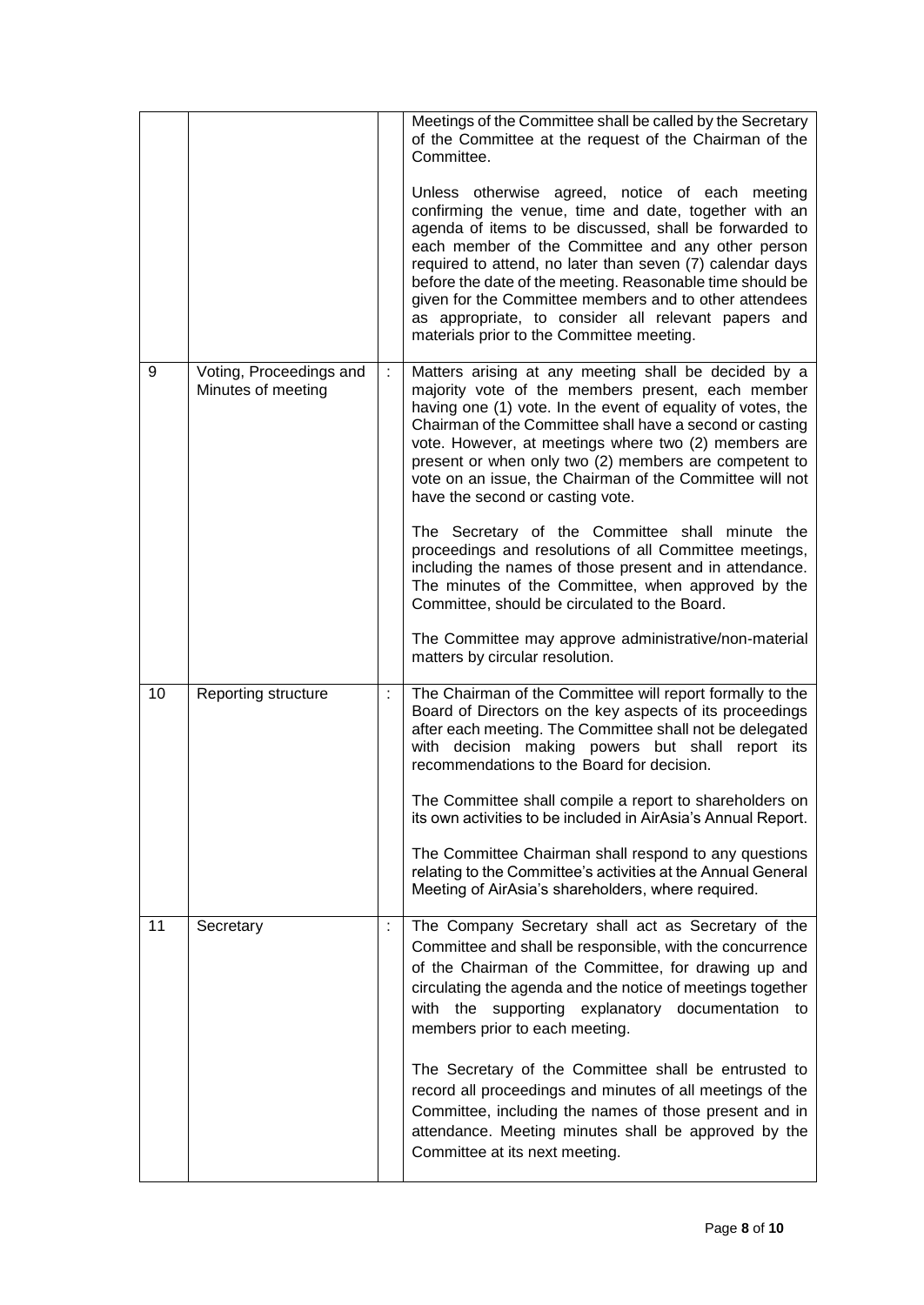|    |                                     |   | The minutes of the Committee, when approved by the<br>Committee and signed by the Chairman of the Committee,<br>should be circulated to the Board.<br>Company Secretary of the Company shall be working<br>together with personnel from the People Department.                                                                               |
|----|-------------------------------------|---|----------------------------------------------------------------------------------------------------------------------------------------------------------------------------------------------------------------------------------------------------------------------------------------------------------------------------------------------|
| 12 | Review of the Terms of<br>Reference | ÷ | The Terms of Reference of the Committee has been<br>approved by the Board on 27 April 2020.<br>The Committee shall conduct annual review of its own<br>performance and the Terms of Reference to ensure its<br>effectiveness and recommend any changes to the Board,<br>as it considers necessary and in compliance with any<br>regulations. |

[*The remainder of this page has been intentionally left blank.*]